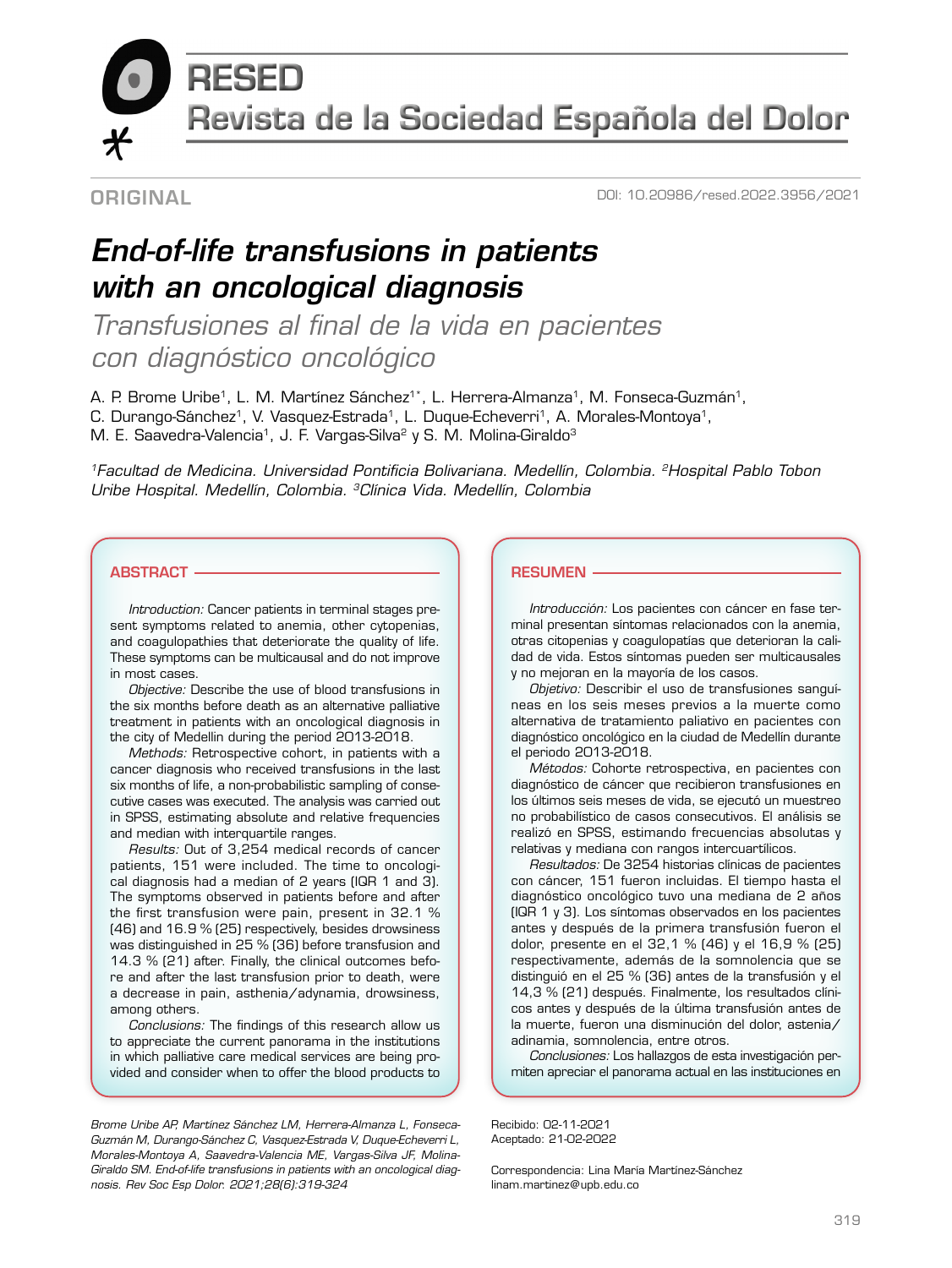a patient at the end of life as a therapeutic measure in the context of a human being cared by physicians.

Key words: Blood transfusion, hospice care, quality of life, cancer, pain.

#### **INTRODUCTION**

Cancer patients in terminal stages present symptoms related to anemia, other cytopenias, and coagulopathies that deteriorate the quality of life  $[1,2]$ . These symptoms can be multicausal and do not improve in most cases with a single medical intervention  $[1,3]$ .

The search, description, and study of procedures or therapies used by the health care team at the end of life allow to nurture the literature focused on patients that receive palliative cares, and know the benefits of supportive care, including reduced health care costs, symptomatic control, and decision making tailored to the biopsychosocial needs of patients [4].

When we want to provide the cancer patient with a therapeutic option to extend survival or achieve remission, we can resort to transfusion of blood products. These is a unique palliative alternative, whose objective is focused on the comfort and well-being of the patient, improving their quality of life [2].

It is important to know the clinical characteristics, comorbidities, time of diagnosis, and therapeutic needs of terminal cancer patients to make future approaches based on the use or not of blood products at the endof-life context. In addition to being a vulnerable population, there are ethical, legal, and procedural doubts about a finite resource that requires a multidimensional approach [\(5,6\).](#page-5-3)

The worldwide prevalence of cancer is increasing in underdeveloped countries, which currently account for 82 % of the total population diagnosed with cancer, and 70 % of cancer-related deaths globally [\(7\).](#page-5-4)

Anemia is common in palliative care patients with a reported hospital prevalence of 50 % for any admission and 90 % for the last hospitalization before death, with prevalence of 77 % in men and 68 % in women  $[8]$ . Among the patients who have received a blood product as palliative treatment for improve the anemia and its associated symptoms, is estimated that between 31 % and 70 % had a transitory benefit lasting approximately two weeks [\(8-10\).](#page-5-5)

The paucity of literature describing the quantity, usefulness, and effectiveness of blood transfusions, and especially in palliative care patients, is presented as a difficulty when it comes to consideration the indications for blood product therapy in palliative care patients [\(1,5,11,12\).](#page-5-0)

Therefore, the objective of the study was to describe the use of blood transfusions in the six months before death as an alternative palliative treatment, in patients

las que se prestan servicios médicos de cuidados paliativos y considerar cuándo ofrecer los hemoderivados a un paciente al final de la vida como medida terapéutica en el contexto de un ser humano atendido por los médicos.

Palabras clave: Transfusión sanguínea, cuidados paliativos, calidad de vida, cáncer, dolor.

with an oncological diagnosis in the city of Medellin during the period 2013-2018.

#### **METHODS**

A retrospective cohort study was conducted, including patients with an oncologic diagnosis who received blood transfusions for palliative purposes during the six months prior to their death. Eligibility criteria were pediatric and adult patients, who died between 2013 and 2018, cared for in the participating institutions. A non-probabilistic sampling of consecutive cases was executed.

The primary source of data collection was the medical records of patients who met the eligibility criteria. A survey designed included all the sociodemographic, clinical, and transfusion variables necessary to fulfill the proposed objectives. The collected information was stored in a database.

The data analysis was run using the software SPSS version 24, with adequate availability of both quantitative variables (median with interquartile ranges) and qualitative variables (absolute and relative frequencies expressed as proportions and percentages).

This study was approved by the Health Research Ethics Committee of the Universidad Pontificia Bolivariana and the participating institutions.

#### RESULTS

Out of 3254 medical records of cancer patients, were included 151, of which 78 (51.7 %) were male, with a median age of 64 years of age (IQR 52-75). The median time of oncologic diagnosis was two years (IQR 1 and 3) (Figure 1).

Regarding the International Classification of Diseases -10 (ICD 10), the most frequent diagnosis was C189 corresponding to a malignant tumor of the colon, unspecified part with 6.6 % (10), followed by C169, malignant tumor of the stomach, C833, diffuse large B-cell lymphoma, both with 4 % (6).

Of the patients included in the study, 62.3 % (94) were outpatients and 37.7 % (57) hospitalized.

In the hemoclassification of the patients included in the study, O+ 53 % (80), A+ 31.2 % (47), B+ 6 % (9), O- 4.6 % (7), A- 2.6 % (4), AB+ 1.3 % (2), ND 1.3 % (2) was reported.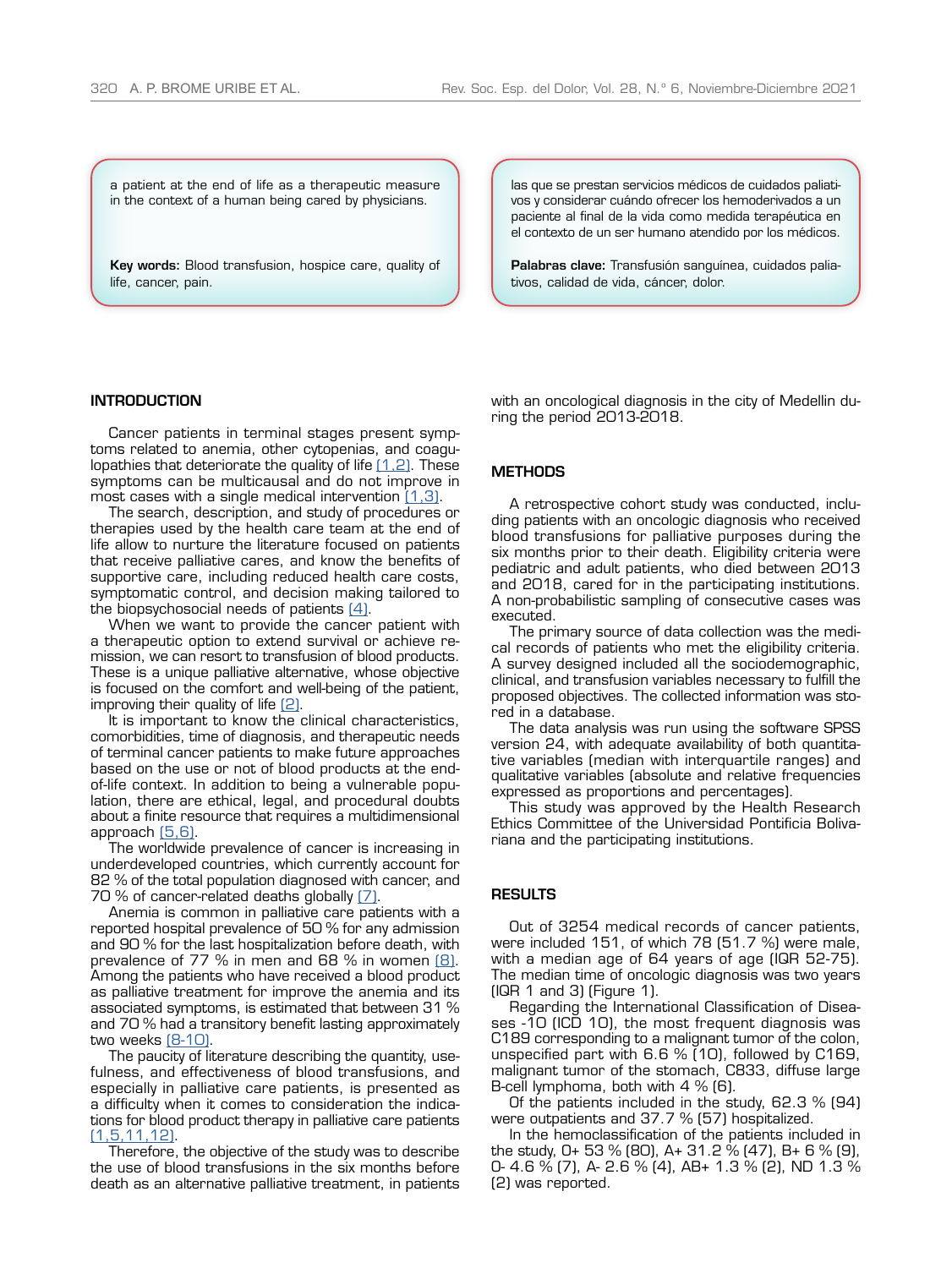



About the pathological background, was found that the most frequent were arterial hypertension with 34.4 % (52), followed by diabetes mellitus 13.2 % (20) (Table I).

| <b>TABLE I</b>                    |
|-----------------------------------|
| PATIENTS' PATHOLOGICAL BACKGROUND |

| Background*     | % (n)                           |           |  |  |  |
|-----------------|---------------------------------|-----------|--|--|--|
| Cardiovascular  | Arterial<br>hypertension        | 34.4 (52) |  |  |  |
|                 | Heart failure                   | 7.3(11)   |  |  |  |
|                 | Arrhythmias                     | 2 (3)     |  |  |  |
|                 | Left ventricular<br>hypertrophy | 1.3(2)    |  |  |  |
| Rheumatological | Rheumatoid arthritis            | 0.7(1)    |  |  |  |
|                 | Diabetes mellitus               | 13.2 (20) |  |  |  |
|                 | Dyslipidemia                    | 4 (6)     |  |  |  |
| Metabolic       | Hypothyroidism                  | 8 (12)    |  |  |  |
|                 | Metabolic syndrome              | 0.7(1)    |  |  |  |
|                 | Obesity                         | 1.3(2)    |  |  |  |
|                 | Viral                           | 2 (3)     |  |  |  |
| Infectious      | Bacterial                       | 5.3(8)    |  |  |  |
|                 | Fungal                          | 2(3)      |  |  |  |
| Hematological   | Red blood cells<br>alteration   | 10 (15)   |  |  |  |
|                 | Hemostasis<br>alteration        | 6.6(10)   |  |  |  |
|                 | White blood cells<br>alteration | 2(3)      |  |  |  |
|                 | Pancytopenia                    | 0.7(1)    |  |  |  |

\*Non-exclusive.

The most frequent primary tumor was found in the gastrointestinal system with 40.4 % (61), followed by the hematopoietic system with 29.8 % (45) (Table II).

The reported presence of metastases was in 48.3 % (73) of the patients.

Concerning to the treatment for oncological pathologies, patients received: chemotherapy, surgery, radiotherapy, and immunotherapy with 62.9 % (95), 42.4 % (64), 12.6 % (19) and 2.7 % (4) respectively. 81.6 % (111) required therapeutic modification at some point after diagnosis.

Palliative treatment with blood product was used in the study patients during the six months before their death, with a median of 261.5 cubic centimeters (cc) (IQR 242 - 293) of blood product doses and a median of 1 unit (IQR 1-2) transfused per patient (Table III).

| LUCATION OF PRIIVIART CANCER |                     |           |  |  |  |
|------------------------------|---------------------|-----------|--|--|--|
| Location *                   | $%$ (n)             |           |  |  |  |
| Gastrointestinal system      |                     | 40.4 (61) |  |  |  |
| Hematopoietic                | 29.8 (45)           |           |  |  |  |
| Reproductive                 | 10(15)              |           |  |  |  |
| Breast                       | 7.3(11)             |           |  |  |  |
| Respiratory                  |                     |           |  |  |  |
| Skin                         | 4 (6)               |           |  |  |  |
| Other                        | Head and neck       | 2 (3)     |  |  |  |
|                              | Nervous system      | 2 (3)     |  |  |  |
|                              | Locomotor<br>system | 0.7(1)    |  |  |  |
|                              | Germ cells          | 0.7(1)    |  |  |  |
|                              | Ocular              | 0.7(1)    |  |  |  |

TABLE II LOCATION OF PRIMARY CANCER

\*Non-exclusive.

TABLE III CHARACTERIZATION OF BLOOD PRODUCTS

| Blood product % $(n)$ *           | ABO Rh | $%$ (n)             |
|-----------------------------------|--------|---------------------|
|                                   | N+     | 54.8 (68)           |
| Erythrocyte package<br>81.6 (124) | A+     | 33 (41)             |
|                                   | B+     | 6.6 (8)             |
|                                   | በ-     | 4.8 (6)             |
|                                   | AB+    | 0.8(1)              |
|                                   | N+     | 52.9(9)             |
| Platelets 11.2 (17)               | A+     | 23.6(4)             |
|                                   | А-     | 17.7 <sub>(3)</sub> |
|                                   | B+     | 5.8(1)              |
|                                   | O+     | 75 (6)              |
| Fresh frozen plasma 5.3 (8)       | A+     | 12.5(1)             |
|                                   | B+     | 12.5(1)             |
| Cryoprecipitate 1.9 (3)           | Π+     | 100(3)              |

\*Non-exclusive.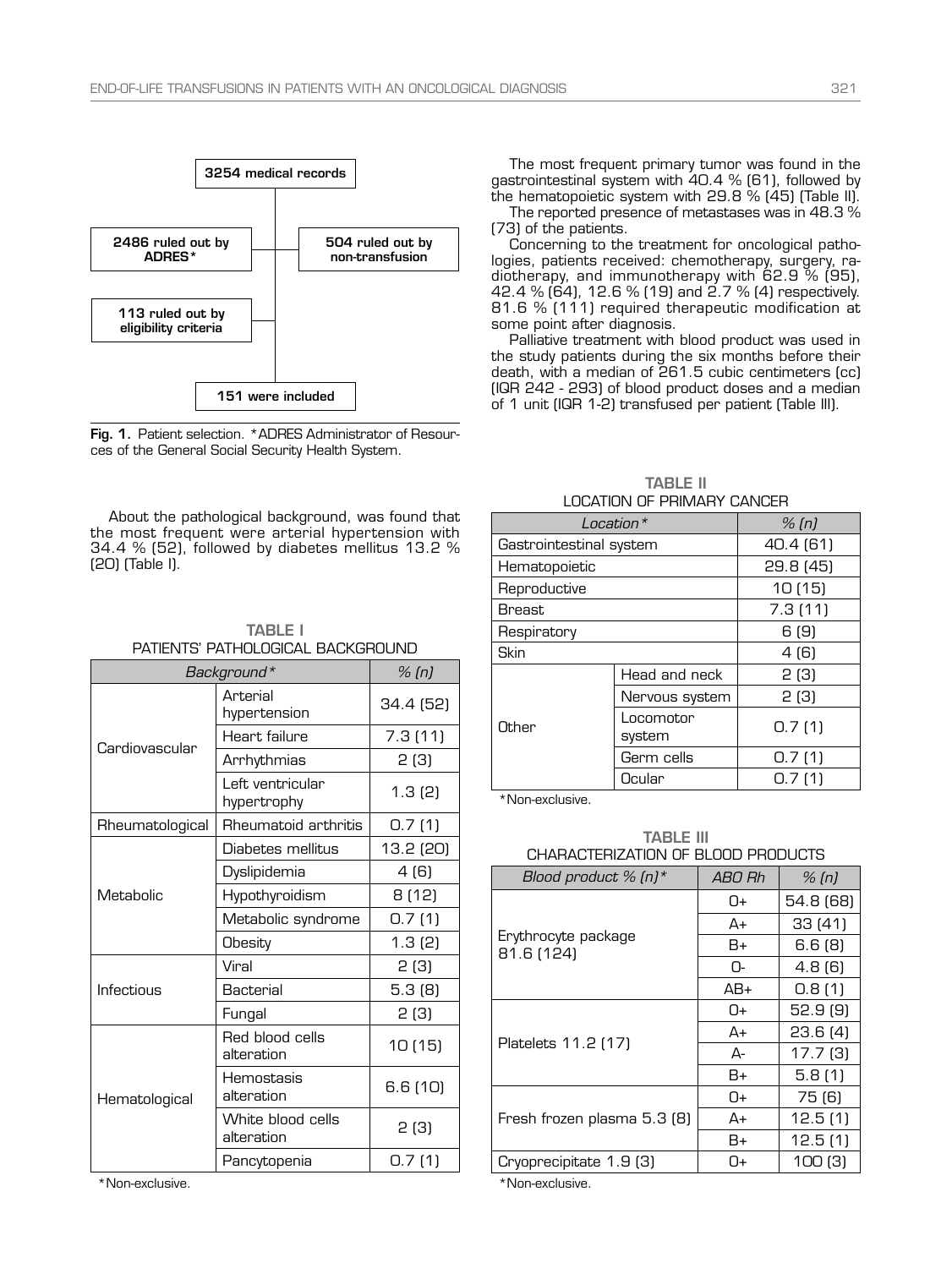The blood products are used to improve the clinical condition of patients in palliative care and impact their quality of life. With transfusions received during the last six months preceding death, changes were noted in the

hemoglobin values before and after the first transfusion, with 8.5 g/dL (IQR 7-10.4) 10 g/dL (IQR 9.3-10.5) respectively. In the last transfusion the values were 8 g/dL (IQR 7-8) (Table IV).

| Paraclinical     | Median (IQR)       |                 |                |                   |  |
|------------------|--------------------|-----------------|----------------|-------------------|--|
|                  | $Pt. 1**$<br>$P1*$ |                 | $Pf$ ***       | Final $***$       |  |
| Hemoglobin       | 8,5                | 10              | 10.9           | 8                 |  |
| g/dL             | $(7-10,4)$         | $(9,3-10,5)$    | $(10, 2 - 11)$ | $(7-8)$           |  |
| Hematocrit %     | 24                 | 29              | 23             | 27,5              |  |
|                  | (22-28)            | $[27, 2-31, 3]$ | (21-29)        | $(26, 7 - 29, 2)$ |  |
| Leukocytes       | 9                  | 12              | 10             | 11                |  |
| $10^3/\mu L$     | (5-16)             | (6-22)          | $(6-21)$       | $(4-19)$          |  |
| <b>Platelets</b> | 214                | 176             | 118            | 140               |  |
| $10^3/\mu L$     | (99-368)           | (80.5-344)      | $[22.2-341.5]$ | $(47.5-322.5)$    |  |

TABLE IV PRE AND POST-TRANSFUSION PARACLINICAL TESTS

\*P1 before the first transfusion.\*\*Pt1 after the first transfusion.\*\*\*Pf before the last transfusion.\*\*\*\*Final.

The symptomatology presented by the patients before and after the first transfusion were: pain; present in 32.1 % (46), and 16.9 % (25) respectively. Same was observed with drowsiness in 25 % (36) and 14.3 % (21) before and after, respectively (Table V).

The symptoms observed in patients before and after the last transfusion prior to death, were a decrease in pain, asthenia/adynamia, drowsiness, among others (Table VI).

| Symptom (n)                    |            | $S1 * \% [n]$ | Symptom (n)                    |            | $St1**\%$ (n) |
|--------------------------------|------------|---------------|--------------------------------|------------|---------------|
| Pain<br>(143)                  | Yes        | 32.1(46)      | Pain<br>(148)                  | <b>Yes</b> | 16.9 (25)     |
|                                | No         | 46.9 (67)     |                                | No         | 54.7 (81)     |
|                                | <b>ND</b>  | 21(30)        |                                | <b>ND</b>  | 28.4 (42)     |
| Asthenia,<br>adynamia<br>(147) | <b>Yes</b> | 36.7(54)      | Asthenia,<br>adynamia<br>(147) | <b>Yes</b> | 19.7 (29)     |
|                                | No         | 42.8 (63)     |                                | No         | 51.7(76)      |
|                                | <b>ND</b>  | 20.5(30)      |                                | ND         | 28.6(42)      |
| <b>Drowsiness</b><br>(144)     | Yes        | 25(36)        | <b>Drowsiness</b><br>(147)     | <b>Yes</b> | 14.3 (21)     |
|                                | No         | 54.1 (78)     |                                | No         | 57.8 (85)     |
|                                | ND.        | 20.8(30)      |                                | <b>ND</b>  | 27.9(41)      |
| Others<br>(76)                 | Yes        | 25(19)        | Others<br>[80]                 | Yes        | 7.5(6)        |
|                                | No         | 50 (38)       |                                | No         | 50 (40)       |
|                                | <b>ND</b>  | 25(19)        |                                | ND         | 42.5 (34)     |

TABLE V PRE AND POST-TRANSFUSION SYMPTOMS FOR THE FIRST TRANSFUSION

\*S1 before the first transfusion.

\*\*St1 after the first transfusion.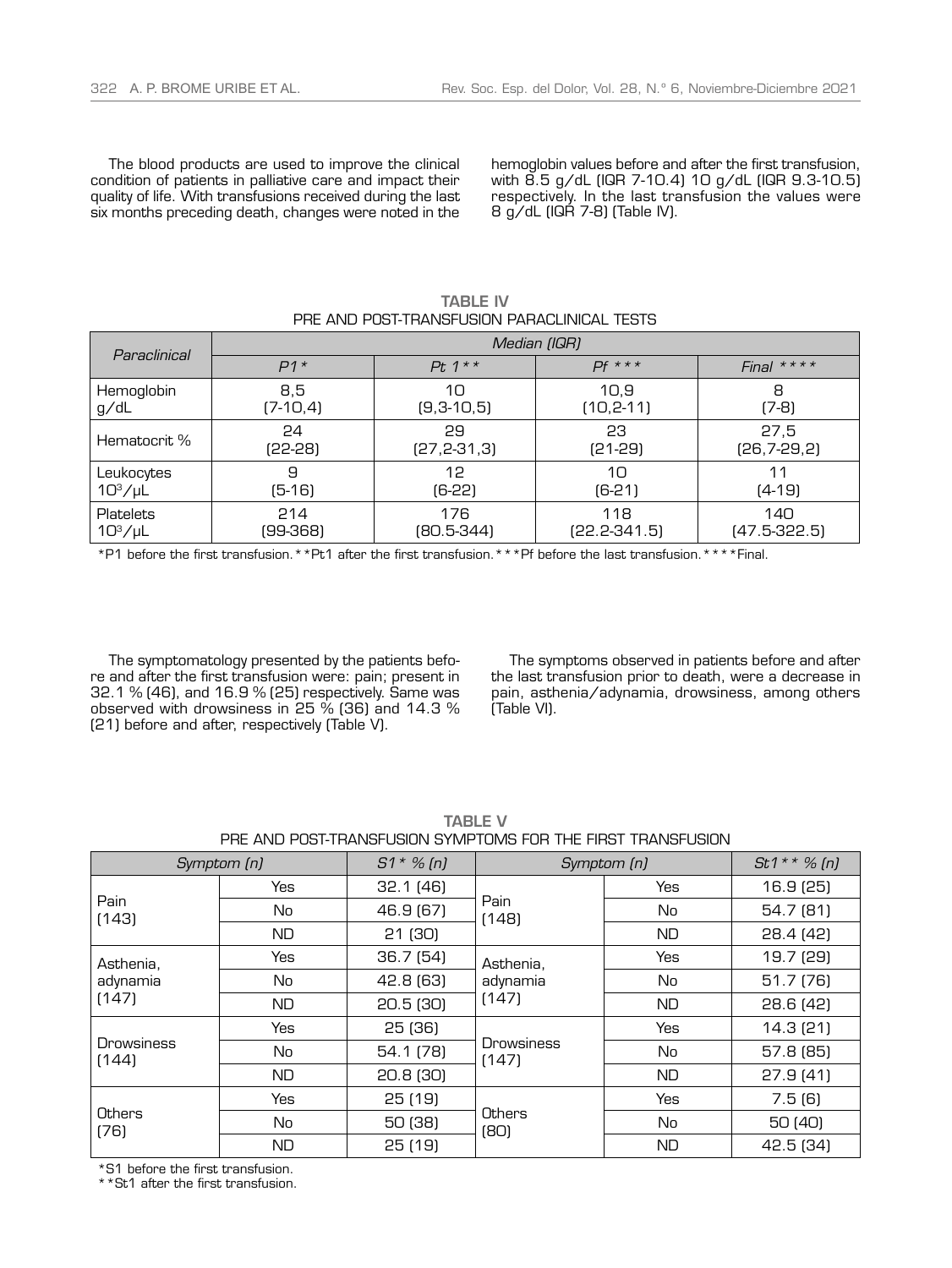| PRE AND PUSI-IRANSFUSIUN SYMPTUMS FUR THE LAST TRANSFUSIUN. |            |                |                                |            |                |
|-------------------------------------------------------------|------------|----------------|--------------------------------|------------|----------------|
| Symptom [n]                                                 |            | $SU1 * \% (n)$ | Symptom [n]                    |            | $SUt1**$ % (n) |
| Pain<br>(141)                                               | <b>Yes</b> | 20.6 (29)      | Pain<br>(141)                  | <b>Yes</b> | 12.1(17)       |
|                                                             | No         | 49.7 (70)      |                                | No         | 49.6 (70)      |
|                                                             | <b>ND</b>  | 29.7 (42)      |                                | ND.        | 38.3 (54)      |
| Asthenia,<br>adynamia<br>(145)                              | Yes        | 31.7(46)       | Asthenia,<br>adynamia<br>(141) | Yes        | 14.9 (21)      |
|                                                             | No         | 41.4 (60)      |                                | No         | 46.8 (66)      |
|                                                             | <b>ND</b>  | 26.9 (39)      |                                | <b>ND</b>  | 38.3 (54)      |
| <b>Drowsiness</b><br>(141)                                  | <b>Yes</b> | 19.1 (27)      | Drowsiness<br>(142)            | <b>Yes</b> | 13.4 (19)      |
|                                                             | No         | 51.8 (73)      |                                | No         | 48.6 (69)      |
|                                                             | <b>ND</b>  | 29.1 (41)      |                                | ND.        | 38 (54)        |
| Others<br>(85)                                              | <b>Yes</b> | 20(17)         | Others<br>(88)                 | Yes        | 9.1(8)         |
|                                                             | No         | 44.7 (38)      |                                | No         | 39.8(35)       |
|                                                             | <b>ND</b>  | 35.3 (30)      |                                | <b>ND</b>  | 51.1(45)       |

TABLE VI PRE AND POST-TRANSFUSION SYMPTOMS FOR THE LAST TRANSFUSION

\*SU1 before the last transfusion.

\*\*SUt1 after the last transfusion.

#### **DISCUSSION**

Quality in end-of-life care in low incomes countries has been focused on the analysis of macro indicators such as the existence of palliative care policies, per capita morphine consumption and the number of medical schools that include training programs in palliative care, hence off, it is still necessary to establish interdisciplinary management guidelines for these patients [13].

In the study led by Goksu et al.  $[9]$ , in Turkey with oncological patients, reported that the predominant sex was male with 62.3 % and a median age of 61 years of age, comparable data to the present study in which 51.7 % corresponding to the male sex with a median age of 64 years. While, Soares et al. [\(13\)](#page-5-6) in Brazil reported a median age of 63 years and a female predominance of 61 %. Also, Moracchini et al. (14) reported in a study performed in France a median age of 68 years and a male predominance of 51 %.

Out of the patients included in the study, 62.3 % (94) were handled as outpatients and 37.7 % (57) as inpatients. Compared to the study conducted by Soares et al.  $(13)$  in which 62 % (536) were reported to have gone to the emergency room, and 33 % (288) were admitted to the Intensive Care Unit (ICU).

Moracchini et al.  $[14]$  reported a median time of oncologic diagnosis of one year and two months, comparable to that of the present study, which reported a median of 2 years.

In respect of the location of the primary tumor, Soares et al. [13] reported 26 % [217] breast and 13 % (109) lung, compared to the present study, the gastrointestinal system was more frequent with 40.4 % (61), followed by hematopoietic with 29.8 % (45). On the other hand, in the study by Goksu et al.  $[9]$ , was reported that the most common were lung 27 % and pancreas/biliary tract 10 %.

In the study by Sandgren and Strang [\(15\)](#page-5-9) conducted in Sweden on cancer patients, was reported that 17.1 % of patients required radiotherapy and 10 % surgery, in comparison with this study in the one 42.4 % and 12.6 % required surgery and radiotherapy, respectively.

Platelet transfusions are commonly used to prevent or stop spontaneous bleeding in thrombocytopenic patients with hematological malignancies. The complexity of decision-making may be greater in patients at the end of life, in clinical, structural, and ethical aspects. In addition, Moracchini et al. [\(14\),](#page-5-8) reported that the management of platelet transfusion at the end of life follows a case-by-case policy, based on low-level evidence only, such as expert opinion or retrospective analysis.

In comparison to this research, in which 11.2 % of patients received platelet transfusions, Goksu et al. [\(9\)](#page-5-7) reported that about 13.8 % of patients received this blood product. Also, in a study performed in Germany by Wandt et al. [16], 75 % of cancer patients received platelet concentrate. The therapeutic indication for this blood product is to stop active bleeding due to thrombocytopenia as prophylaxis for bleeding, knowing that this type of therapy is an issue in patients with advanced cancer.

Red blood cell transfusions in palliative care patients require a careful, mechanism-based approach that considers the patient's context, comorbidities, prognosis, and care targets  $[8]$ . In this research, 81.6 % of the patients received red blood cell transfusion, compared to the work done by Goksu et al  $(9)$ , in which 38.4 % of the patients included in the study received this specific therapy.

As for the change in the before and after transfusion hemoglobin value, a study by To et al  $(17)$  reported an average pre- and post-transfusion hemoglobin of 7.8 g/dL and 10.1 g/dL, in comparison, with this study in which average pre-transfusion was 8.5 g/dL and post-transfusion of 10 g/dL. On the other hand, in the study conducted by Goksu et al.  $[9]$ , the average pre